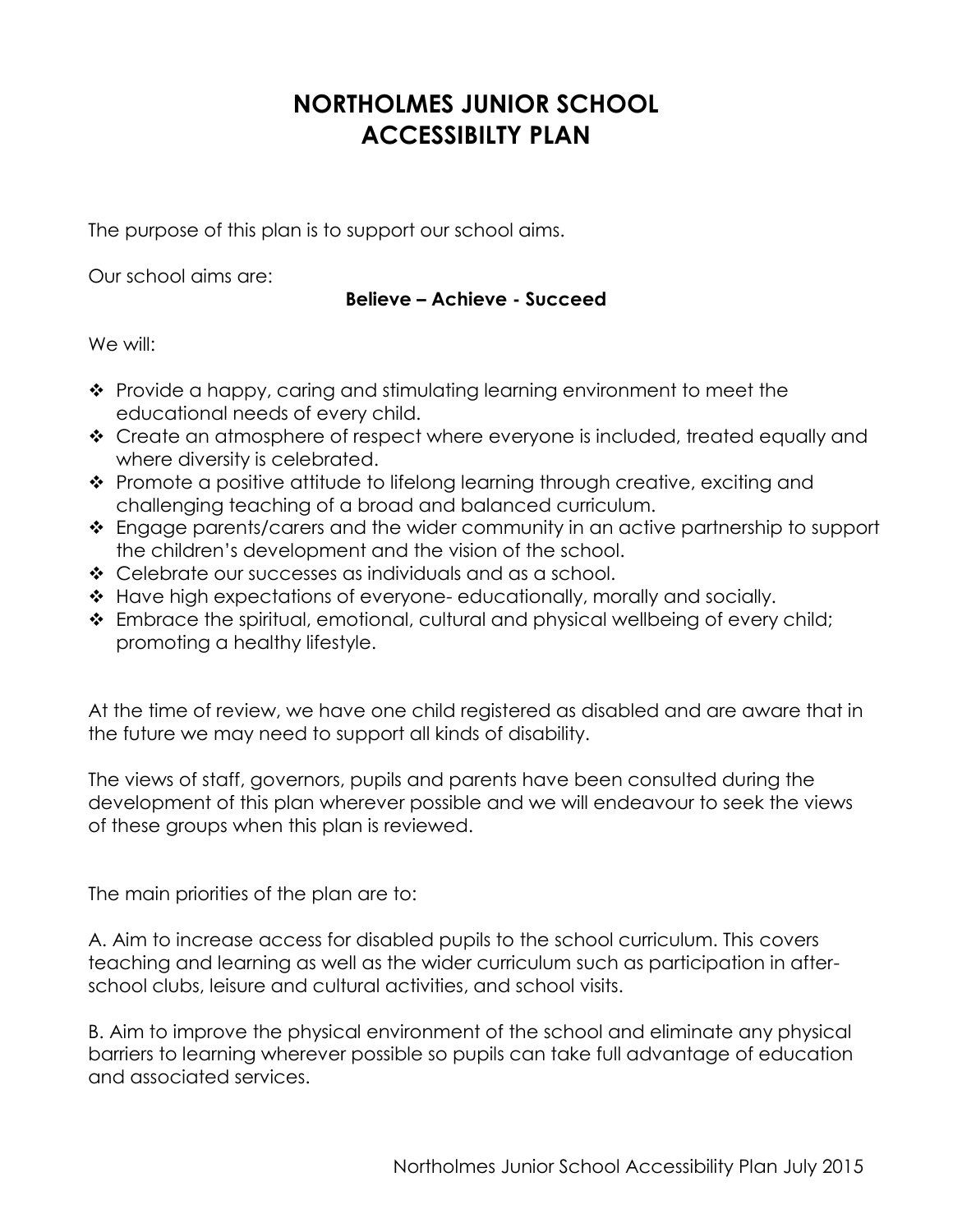C. Aim to improve the delivery of information to disabled pupils that would normally be in written format, e.g. handouts, timetables, textbooks and newsletters. This should take into account pupils' disabilities and parents' preferred format and be available within a reasonable time scale.

The Headteacher will manage these aims on a day-to-day basis.

The school's Inclusion Manager is Ms J. Phillips\*.

The Accessibility Plan will be monitored by the Governing Body through the Safeguarding and Community working party, the Teaching and Learning working party and Resources Committee.

The Accessibility Plan will be published on the school's website and is to be reviewed every 3 years.

A copy is available upon request to the School Office.

| Reviewed:    | <b>July 2015</b> |
|--------------|------------------|
| Next Review: | <b>July 2018</b> |

\*updated September 2017